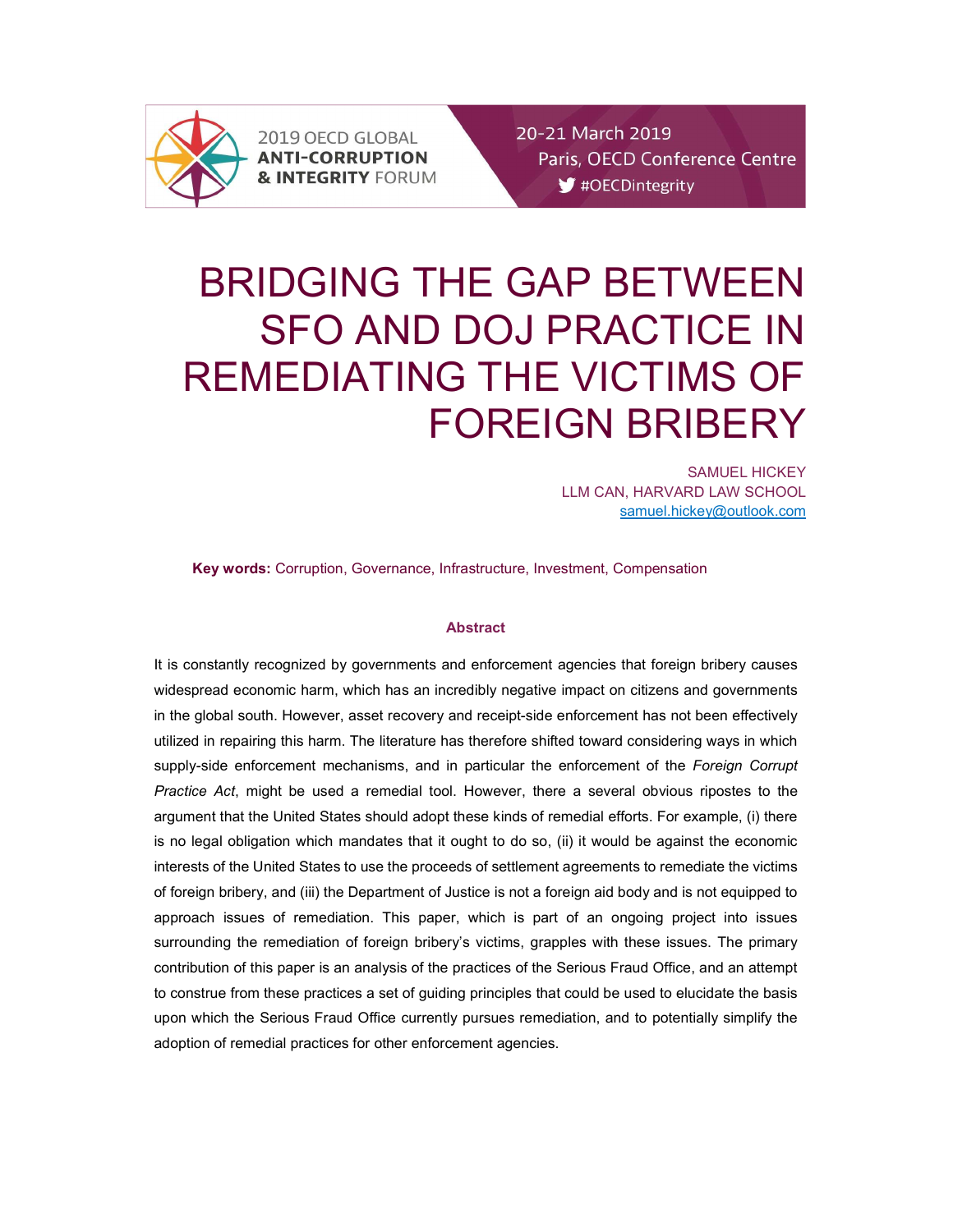The opinions expressed and arguments employed herein are solely those of the author and do not necessarily reflect the official views of the OECD or of its member countries.

This document and any map included herein are without prejudice to the status of or sovereignty over any territory, to the delimitation of international frontiers and boundaries and to the name of any territory, city or area.

This paper was submitted as part of a competitive call for papers on integrity and anti-corruption in the context of the 2019 OECD Global Anti-Corruption & Integrity Forum.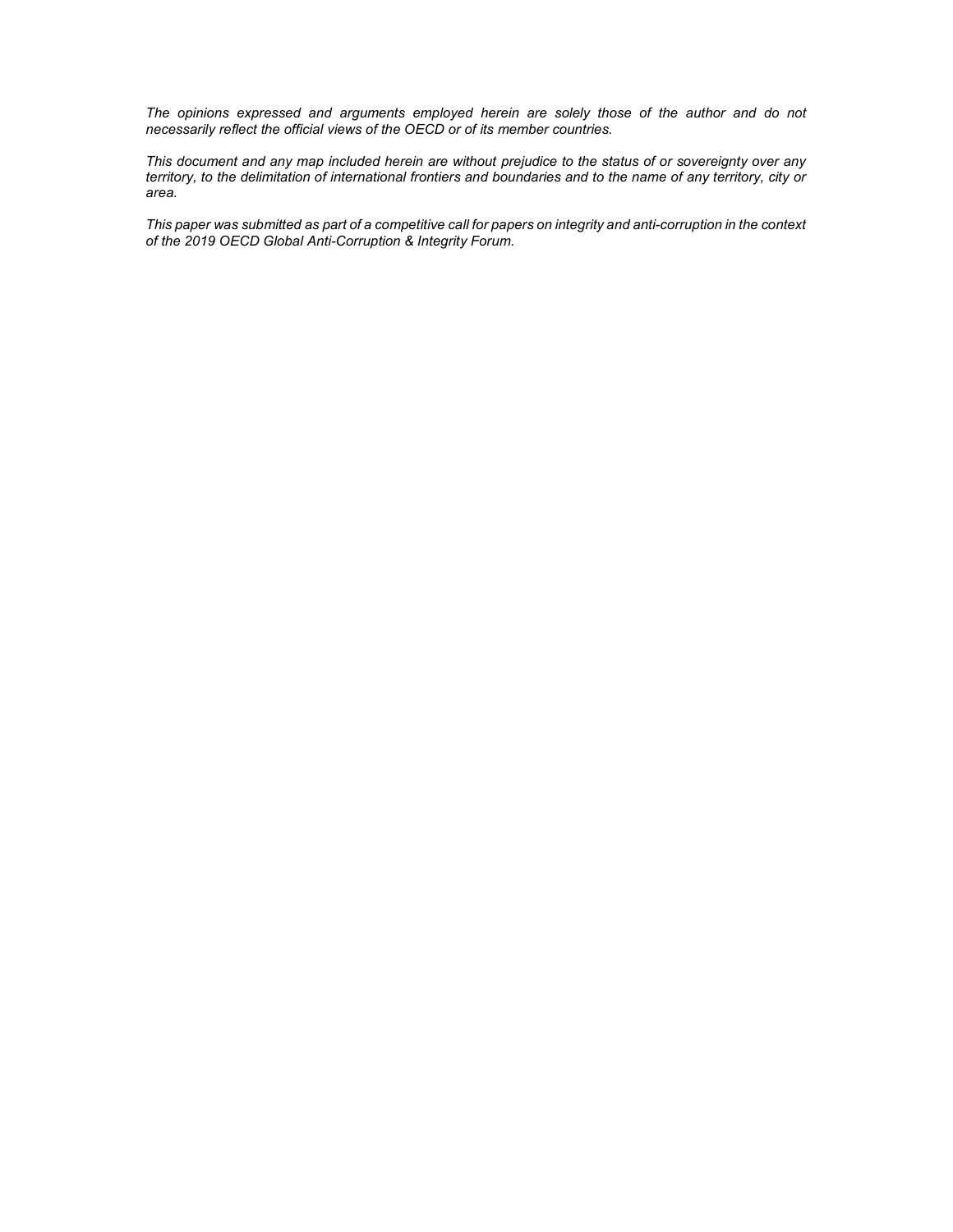## 1. Introduction

-

This paper is part of an ongoing project into examining solutions to issues that are often characterized as impediments to remediating those who have been harmed by foreign bribery. This paper is primarily concerned with proposing a framework of salient considerations that can be used to guide enforcement bodies in deciding whether to include terms providing for remediation under the terms of guilty plea agreements, deferred prosecution agreements and non-prosecution agreements (collectively, **'settlement agreements'**).<sup>1</sup> In its completed form, the ongoing project will also consider techniques to ensure that remediation monies can be distributed in such a way that minimizes the risk of those monies being injected back into corrupt schemes, embezzled or put toward other illicit activities ('repeat corruption'). For the purposes of the conference, this paper focuses on the United States context and settlement agreements negotiated by the Department of Justice ('DOJ') following alleged breaches of the Foreign Corrupt Practices Act ('FCPA').<sup>2</sup> However, much of the analysis below will be relevant to the practices of all enforcement agencies considering whether to pursue remediation in response to supply-side bribery.<sup>3</sup>

To describe the practice of remediation through settlement agreements, this paper employs the term 'remedial settlement distribution'. This paper does not make the argument that the DOJ should do more to remediate the victims of foreign bribery in its enforcement efforts, that argument has been made elsewhere.<sup>4</sup> Instead, this project is geared toward addressing practical issues that the DOJ, and other enforcement agencies, are likely to face in attempting to employ remedial settlement distribution. To this end, particular regard is had to the efforts of the United Kingdom's Serious Fraud Office ('SFO'), which has made considerable progress in this field to date.

<sup>\*</sup> LLM Candidate (Harvard), LLB (Hons I) (Queensland). The author welcomes all comments and suggestions: samuel.hickey@outlook.com

<sup>&</sup>lt;sup>1</sup> For a discussion of the operation of each of these agreements in practice, see Mike Koehler, The Foreign Corrupt Practices Act in a New Era 60-66 (2014).

<sup>2</sup> Foreign Corrupt Practices Act of 1977, Pub. L. No. 95-213, 91 Stat. 1494 (1977) (codified as amended at 15 U.S.C. §§ 78m(b), (d)(1), (g)–(h), 78dd(1)–(3), 78ff (2006)), amended by Omnibus Trade and Competitiveness Act of 1988, Pub. L. No. 100-418, 102 Stat. 1107 (1988) (codified as amended at 15 U.S.C. §§ 78dd(1)–(3), 78ff); International Anti-Bribery and Fair Competition Act of 1998, Pub. L. No. 105-366, 112 Stat. 3302 (1998) (codified as amended at 15 U.S.C. §§ 78dd(1)–(3), 78ff)

<sup>&</sup>lt;sup>3</sup> For a definition of supply-side bribery, see Organization for Economic Development, *Foreign Bribery* Enforcement: What Happens to the Public Officials on the Receiving End? 3 (2018):"The supply side of foreign bribery relates to what bribers do – it involves offering, promising or giving a bribe to a foreign public official to obtain an improper advantage in international business. In contrast, the demand side of foreign bribery refers to the offence committed by public officials who are bribed by foreign persons."

<sup>4</sup> Andrew B. Spalding, Corruption, Corporations, and the New Human Right, 91 Wash. U. L. Rev. 1365 (2014) (hereafter, 'Spalding, Corruption, Corporations, New Human Right'), Andrew B. Spalding, Restorative Justice for Multinational Corporations, 76 Ohio St. L.J. 357 (2015) (hereafter 'Spalding, Restorative Justice'), Elisabeth Danon, 2017 OECD Global Anti-Corruption & Integrity Forum, Levelling the business playing field and improving victims' compensation, the case for a multilateral resolution of foreign bribery allegations (2017), available at https://www.oecd.org/cleangovbiz/Integrity-Forum-2017-Danon-foreign-bribery.pdf, Margaux Hall, Vivek Maru, From Bribery to Empowerment, Project Syndicate (Nov. 2, 2012) available at https://www.projectsyndicate.org/commentary/using-foreign-bribery-fines-to-fund-legal-empowerment-by-margaux-hall-and-vivekmaru. See generally, Jacinta Anyango Oduor, at al., Left out of the Bargain: Settlements in Foreign Bribery Cases and Implications for Asset Recovery (2014) (hereafter 'Left out of the bargain').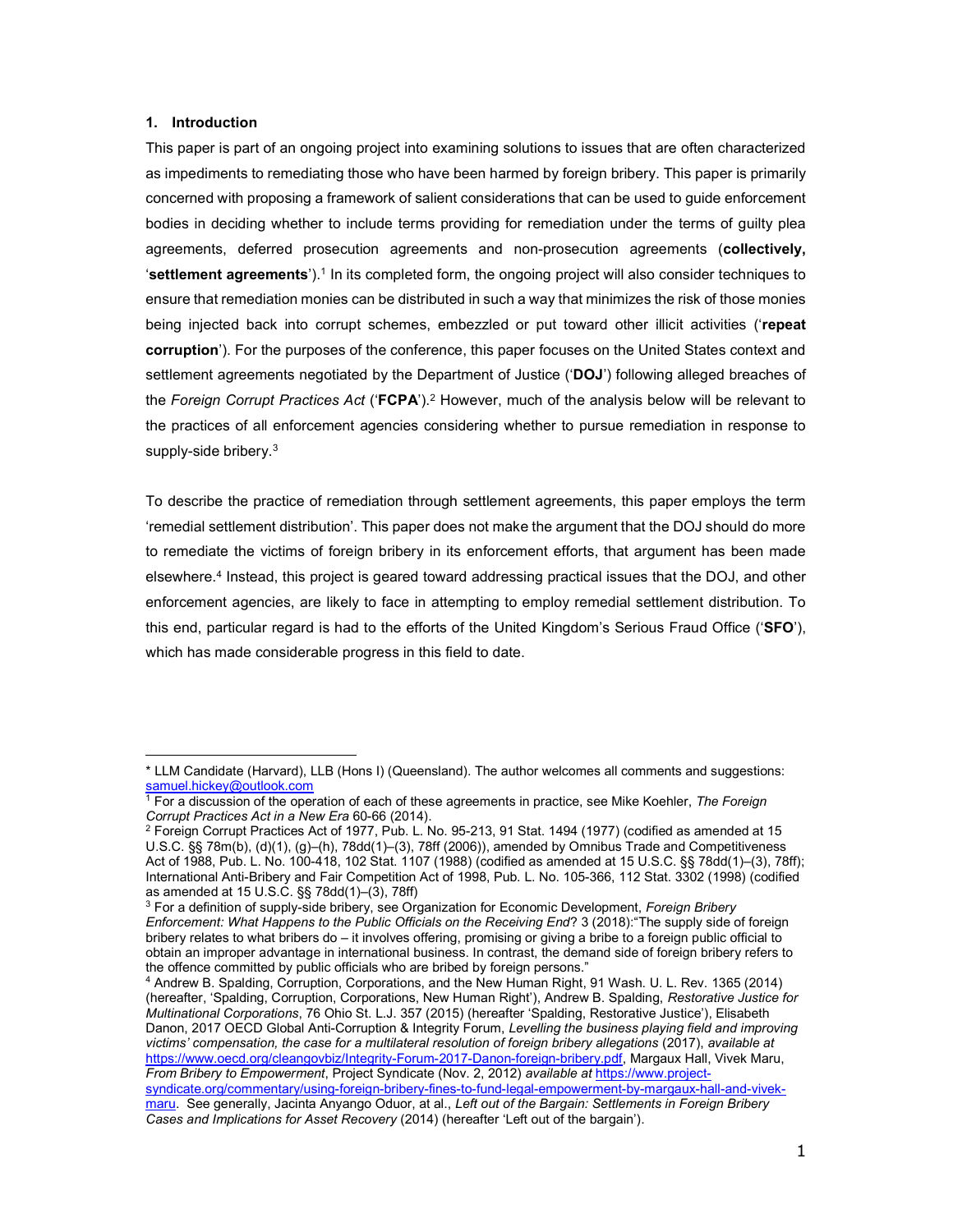The literature establishes that bribery is capable of harming individuals, companies, institutions, and governments, and yet in many cases, that there is little recourse for the victims of this harm.<sup>5</sup> It is worth recounting that this harm can be expressed in terms of both the direct impact that bribery has on specific entities<sup>6</sup> as well as the indirect impact it has on society at large.<sup>7</sup> The latter kind of harm occurs when decisions of government spending are made pursuant to the interests of bribe-receiving government officials rather than the interests of that government's citizens, which in turn leads to the disenfranchisement of those citizens.<sup>8</sup> As such, the harm caused by pervasive government corruption to a general populace or a society at large is usually expressed in terms of its trickle-down effects. $^9$ 

While there is little doubt that bribery is capable of causing harm, the topic of remedying this harm is vexed. A growing number of commentators, recognizing that, in the current international anti-bribery landscape, settlement agreements provide the ideal platform for remediating the victims of foreign bribery, have begun to criticize the fact that settlement agreements are rarely utilized in such a way that benefits those harmed by bribery.<sup>10</sup> The issue is of course complicated by the international character of the United States' foreign bribery enforcement strategy, with one prominent commentator remarking: "I am not sure where criminal fines should go when a French company bribes Costa Rican "foreign officials," but I am pretty sure that the answer should not be 100% to the U.S. Treasury."<sup>11</sup>

## 2. Foundational Concepts

-

#### 2.1 Distinguishing compensation from reparations

Much of the commentary on remediating the victims of bribery employs the term 'compensation' to describe the transfer of wealth to victims.<sup>12</sup> This term is unhelpful. It conflates the two very different

<sup>&</sup>lt;sup>5</sup> Elizabeth David-Barrett, Are Some Bribes More Harmful than Others? Exploring the Ethics Behind Anti-bribery Laws, 26 (1-2) Journal of Interdisciplinary Economics 119 (2014). Delphia Lim, et al., Access to Remedies for Transnational Public Bribery: A Governance Gap, 28 (3) Criminal Justice Magazine 35 (2013) (Hereafter, 'A Governance Gap').

<sup>&</sup>lt;sup>6</sup> An illustrative example appears in the United Kingdom case of FHR European Ventures LLP v. Cedar Capital Partners LLC [2014] UKSC 45. See also the Standard Bank case discussed below.

<sup>&</sup>lt;sup>5</sup> Collar Crime 96 (2010); David Hess & Thomas W. Dunfee, Fighting Corruption: A Principled Approach, 33 Corn. Int'l L.J. 593, 594, 596–97 (2000).

<sup>&</sup>lt;sup>8</sup> See United States Department of Justice, Press Release, Transcript of Press Conference Announcing Siemens AG and Three Subsidiaries Plead Guilty to Foreign Corrupt Practices Act Violations (2008) available at https://www.justice.gov/archive/opa/pr/2008/December/08-opa-1112.html.

<sup>&</sup>lt;sup>9</sup> Tor Krever, Curbing Corruption? The Efficacy of the Foreign Corrupt Practices Act, 33 N.C. J. Int'l L. & Com. Reg. 83, 87 (2007). See also Johann Graf Lambsdorf, Transparency International, How Corruption Affects Economic Development, in Global Corruption Report (2004).

<sup>&</sup>lt;sup>10</sup> Spalding, Corruption, Corporations, and the New Human Right. Maud Perdriel-Vaissiere, UNCAC Coalition Blog, Is there an obligation under the UNCAC to share foreign briber settlement monies with host countries (Sept. 5, 2014): https://uncaccoalition.org/en\_US/is-there-an-obligation-under-the-uncac-to-share-foreign-briberysettlement-monies-with-host-countries. See also the attempt of a Nigerian NGO to convince the Securities Exchange Commission to divest a portion of settlement proceeds to assist the citizens of Nigeria: Alexander W. Sierck, African NGO Asks For Distribution Of FCPA Recoveries, FCPA Blog (Mar. 16, 2012): www.fcpablog.com/blog/2012/3/16/african-ngo-asks-for-distribution-of-fcpa-recoveries.html.

<sup>&</sup>lt;sup>11</sup> Mike Koehler, *Is ICE a Victim? And an Open Question!*, FCPA Professor (May 25, 2011), http://www.fcpaprofessor.com/is-ice-a-victim-and-an-open-question.

 $12$  This is most prominent in the United Kingdom context, see, for example: Susan Hawley, The UK's Compensation Principles in Overseas Corruption Cases–A New Standard for Aiding Victims of Corruption?, Global Anti-Corruption Blog (Jul. 5, 2018): https://globalanticorruptionblog.com/2018/07/05/guest-post-the-ukscompensation-principles-in-overseas-corruption-cases-a-new-standard-for-aiding-victims-of-corruption/ and the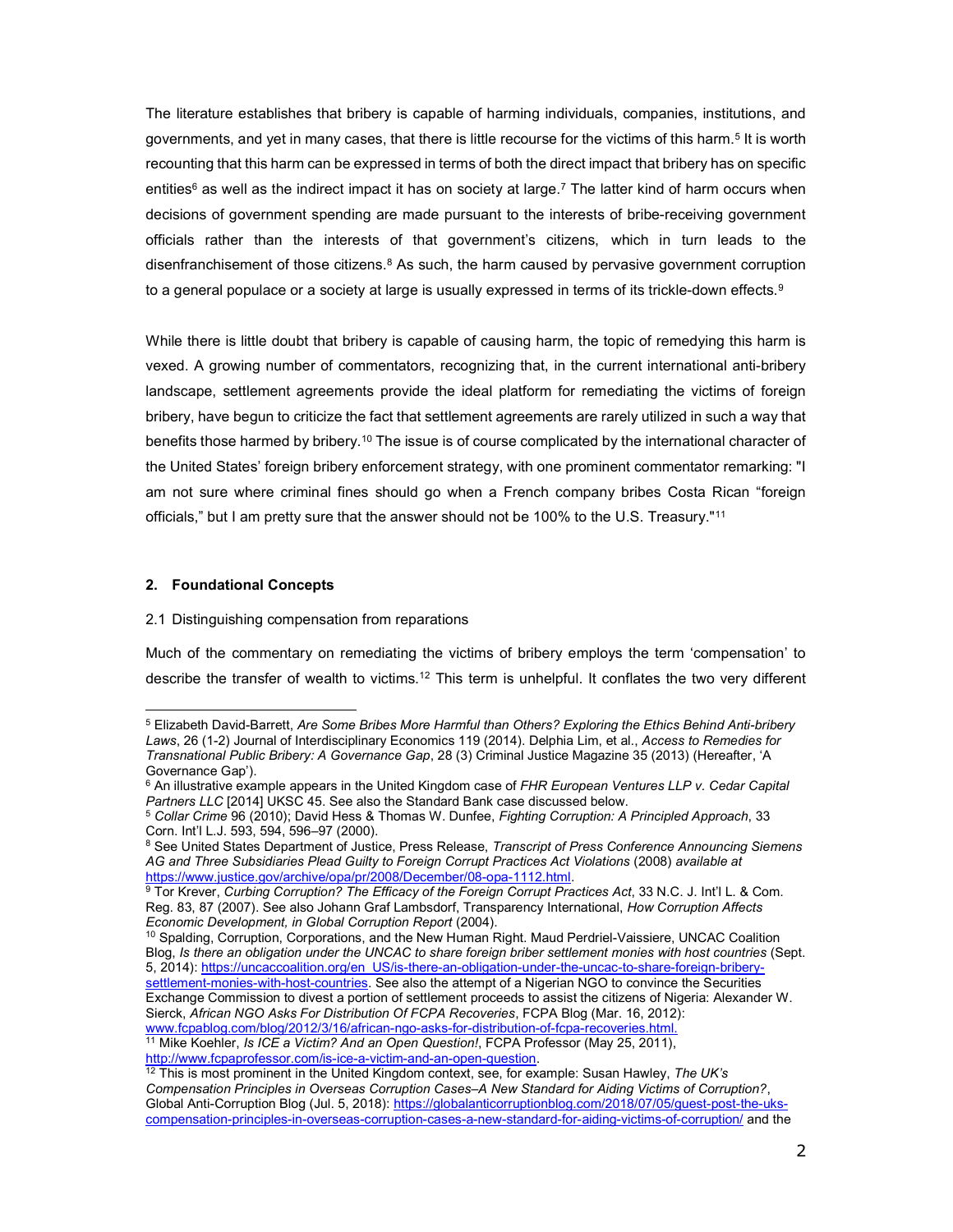phenomena which occur when attempting to remediate what this paper describes as first and second order victims. First order victim are identifiable persons, companies, institutions and governments that have suffered harm which directly correlates to a particular act of bribery (such as a principal whose funds have been appropriated by an agent for the purpose of paying a bribe). Second order victims are those who have suffered harm as a result of the wide-spread or trickle-down consequences of bribery (such as citizens harmed by inequality or poverty occasioned by the distortion of public spending). As shown below, practice shows that the appropriate remedy for first order victims is the advancement of monies equivalent to the loss occasioned by the bribery. To describe this form of remediation, this paper employs the term 'compensation'. For the remediation of second order victims through charitable endeavors or some other publicly accessible means, this paper uses the term 'reparations'. The umbrella term 'remediation' is used to refer to both compensation and reparations.

The pairing of the term compensation with the harm suffered by first order victims is best understood in light of traditional notions of damages at common law, and for want of space, little is said about the theoretical underpinnings of compensation here.<sup>13</sup> It is however important to note that compensation (as this term is used in this paper) typically involves the inclusion of a provision in a settlement agreement which posits that an individual or entity investigated for foreign bribery or that has pleaded guilty to foreign bribery advance monies directly to the affected individual, institution, corporate entity or state.<sup>14</sup>

On the other hand, the theoretical underpinnings of the distribution of reparations to second order victims merits consideration. Reparations are best understood in light of traditional notions of distributive justice. Distributive justice provides that an appropriate response to a particular wrong with widespread consequences is for the remedy to be divided among the populace that suffered the wrong.<sup>15</sup> In situations where citizens have been victimized through a bribe scheme, the remedy does not take the form of a direct transfer of wealth from the wrong-doer to the wronged, but rather, through a distribution of wealth through a charitable organization or some other attempt to disseminate the remedy to the

releases/attachments/2014/10/10/obiang\_settlement\_agreement.pdf

United Kingdom's anti-corruption policy and its discussion of 'compensation principles': HM Government, United Kingdom Anti-Corruption Strategy 2017-2022: Year 1 Update (2018) available at

https://assets.publishing.service.gov.uk/government/uploads/system/uploads/attachment\_data/file/769403/6.5128 Anti-Corruption\_Strategy\_Year1\_Update\_v7\_WEB.PDF. See also Autor Invitado, U.S. Settlements for Overseas Bribes – Should foreign Bribe Victims Get Any?, Inter-American Development Bank Blog (Dec. 16, 2013): https://blogs.iadb.org/seguridad-ciudadana/en/u-s-settlements-for-overseas-bribes-should-foreign-bribevictims-get-any/.

 $13$  See Ernest Weinrib, The Idea of Private Law 57-83 (2012) for an example of the substructures which underlie common law damages.

<sup>&</sup>lt;sup>14</sup> The delivery of compensation in this way is to an extent necessitated by the Miscellaneous Receipts Act, Pub. L. No. 97-258, 96 Stat. 948 (1982) (codified as amended at 31 U.S.C. § 3302 (2012)). This statute effectively prevents United States law enforcement agencies from dealing with monies extracted through fines and penalties, but there is no prohibition on a settlement agreement negotiated by an enforcement agency and another entity stipulating that that entity divest wealth toward a charitable purpose related to that entity's misconduct. See the discussion in Spalding, Restorative Justice 393, 394.

Furthermore, the DOJ has already taken this approach in its policing of receipt-side foreign bribery. See, for example, the settlement agreement reached between Nguema Obiang, the Vice President of Equatorial Guinea who engaged in pervasive acts of embezzlement, and the DOJ. See the settlement agreement between the DOJ and Teodoro Nguema Obiang Mangue available at https://www.justice.gov/sites/default/files/press-

<sup>&</sup>lt;sup>15</sup> Ernest Weinrib, The Idea of Private Law (2012).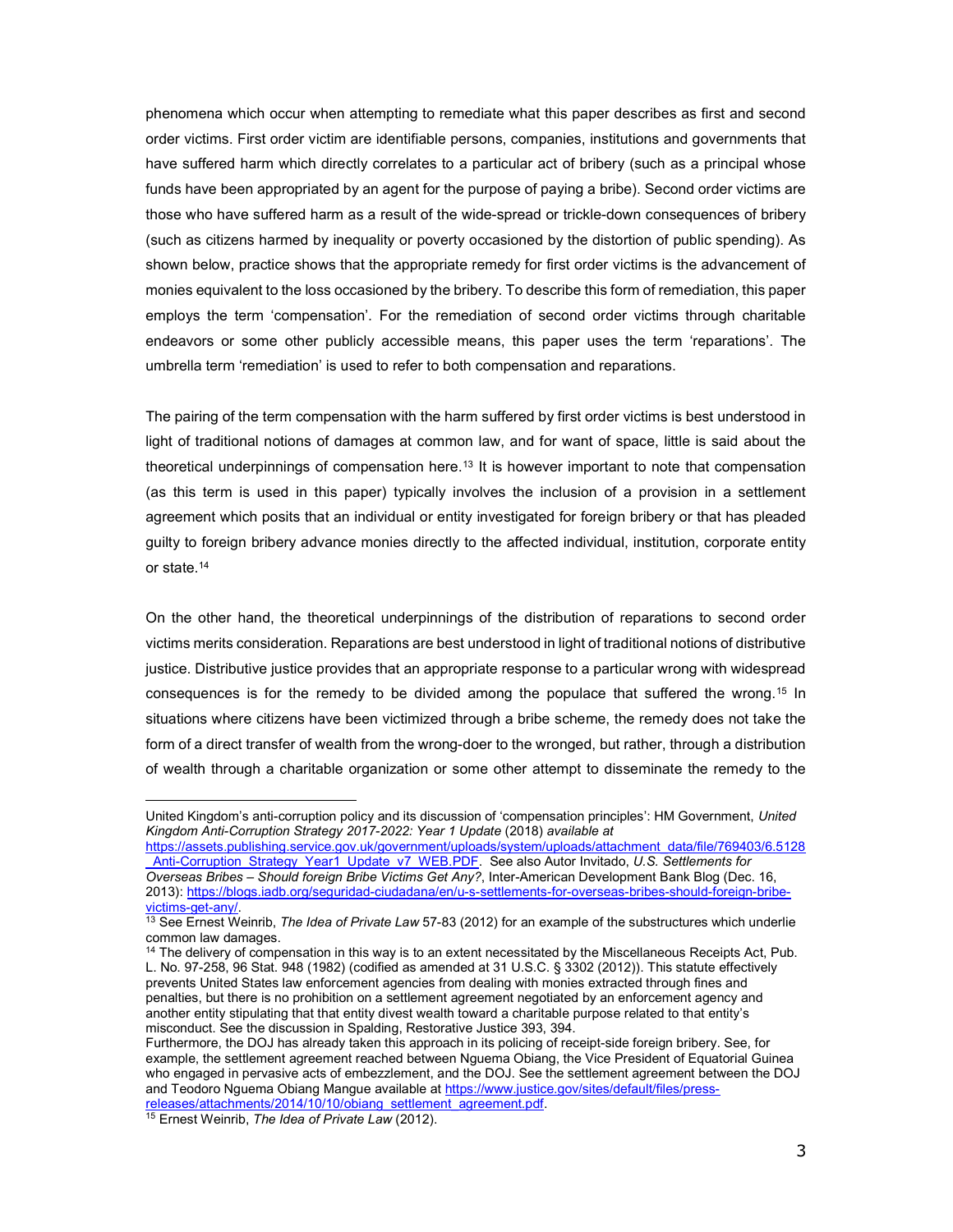public.<sup>16</sup>

# 3. Constructing a Framework to Determine whether Remediation if Appropriate

# 3.1 Compensation Cases

# 3.1.1 Standard Bank

In 2012, the Tanzanian Government sought proposals from financial service providers to assist in raising revenue to fund public infrastructure projects. Standard Bank Plc (a UK regulated bank now known as ICBC Standard Bank Plc, 'Standard Bank') and Stanbic Bank Tanzania Ltd ('Stanbic'), both subsidiaries of Standard Bank Group, proposed to raise funds by acting as lead managers in a sovereign note private placement. Stanbic and Standard Bank were successful in their joint bid and agreed with the Tanzanian Government to liaise with foreign investors in the debt capital market to raise funds.<sup>17</sup> However, the project did not progress with the Tanzanian Government until Stanbic entered into an agreement with Tanzanian company Enterprise Growth Market Advisors Limited ('EGMA'). The terms of this agreement stipulated that EGMA would provide consultancy services to Stanbic in connection with the underwriting process, and ascribed to EGMA a 1% commission of the funds raised.<sup>18</sup> EGMA had three shareholders, including the Commissioner of the Tanzania Revenue Authority. To its disservice, Standard Bank, despite knowing the potential for corruption in a consultancy arrangement with a local service provider in a developing nation, did not make any enquiries about EGMA, nor did Standard Bank have any procedures to guard against such risks.<sup>19</sup>

Standard Bank and Stanbic succeeded in raising US\$600 million for the Tanzanian Government and thereafter advanced to EGMA its commission of US\$6 million.<sup>20</sup> The bulk of that sum was withdrawn in cash from EGMA's account with Stanbic, which in turn prompted concerned Stanbic staff to refer the matter to Standard Bank Group, who reported the matter to the  $SFO.21$  The SFO launched an investigation on the basis that there was a reasonable suspicion that the prohibition on failing to prevent bribery had been breached by Standard Bank failing to prevent Stanbic from entering into its agreement with EGMA.<sup>22</sup> The SFO alleged that, as there was no evidence that EGMA had provided any services in underwriting the note placement, the 1% commission was a bribe paid to ensure that Standard Bank and Stanbic were shown favor in their bid.<sup>23</sup> The investigation concluded in a DPA.

The DPA mandated, among other things, that Standard Bank disgorge to the SFO the US\$8.4 million in profit that it had made on the note issue, pay to the SFO a financial penalty of \$US16.8 million and compensate the Tanzanian Government \$US6 million plus interest of approximately \$US 1 million.<sup>24</sup>

<sup>-</sup> $16$  Examples of this approach can be found in both Left out of the Bargain and A Governance Gap.

<sup>&</sup>lt;sup>17</sup> Serious Fraud Office v. Standard Bank PLC, U20150854 [5] (Nov. 30 2015): https://www.judiciary.uk/wpcontent/uploads/2015/11/sfo-v-standard-bank\_Final\_1.pdf ('Standard Bank DPA Approval Judgment'). <sup>18</sup> Ibid [7].

<sup>19</sup> Ibid.

<sup>20</sup> Ibid [8].

 $21$  Ibid.

<sup>22</sup> Bribery Act 2010 (UK), s 7.

<sup>23</sup> Standard Bank DPA Approval Judgment, [10].

<sup>24</sup> Ibid [13].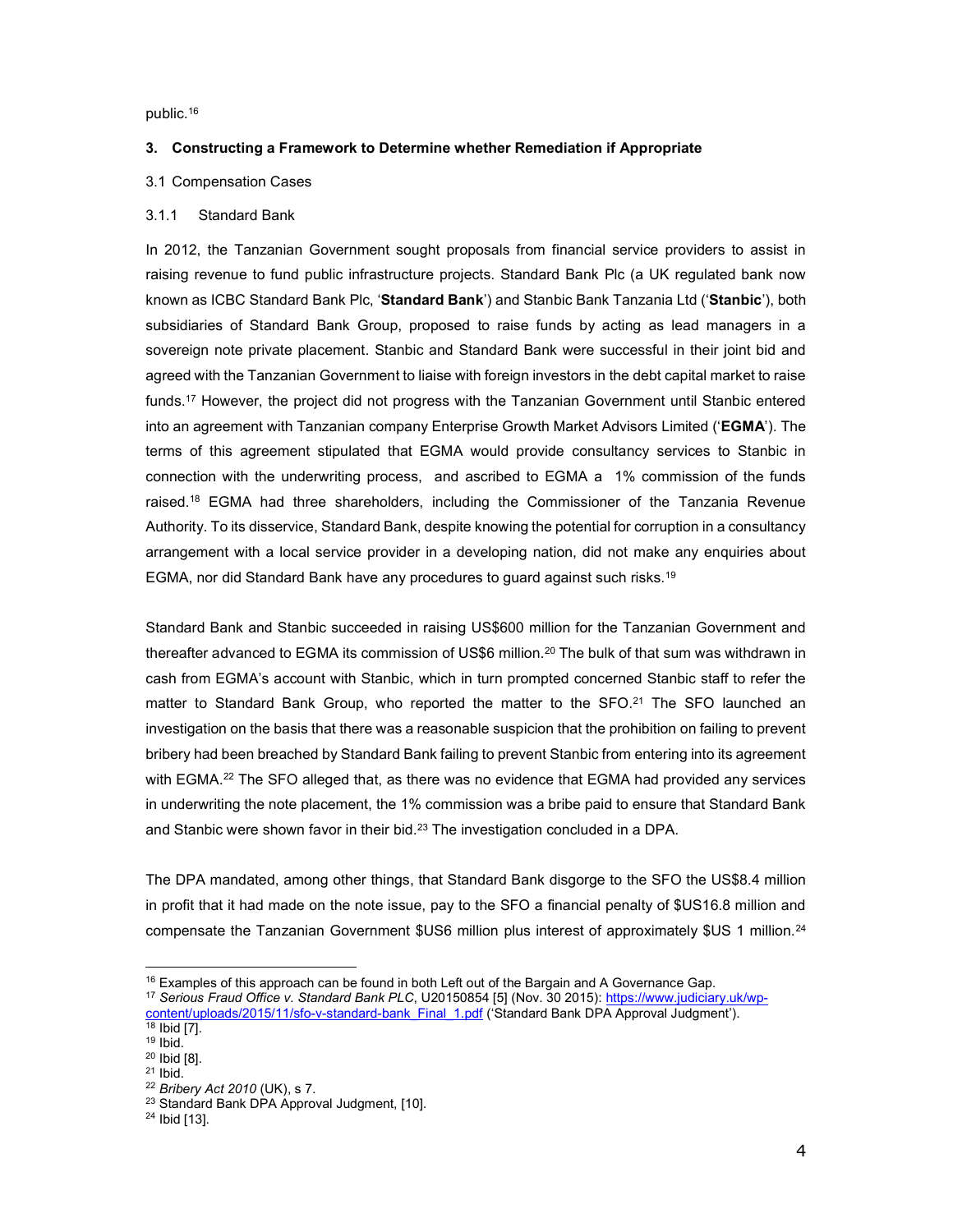The sum of \$US6 million reflected money that would have gone to the Tanzanian Government had it not been for bribes paid to EGMA. The SFO then applied in November 2015 to the Crown Court for approval of the DPA between itself and Standard Bank, which was eventually granted.<sup>25</sup>

# 3.1.2 Rolls Royce

The Rolls Royce DPA centered around bribes paid by two entities owned by Rolls Royce Holdings Plc: Rolls Royce Plc ('Rolls-Royce') and its subsidiary Rolls-Royce Energy Systems Inc. The initial investigation was born out of internet postings in 2012 regarding Rolls Royce's activities in East Asia which prompted the SFO to request information from Rolls Royce. Rolls Royce then commenced its own internal investigation which led to a range of findings relating to a global scheme of bribery.

The agreed statement of facts, upon which the DPA was based, referred to corrupt conduct throughout Nigeria, Indonesia, Russia, Thailand, India, China and Malaysia between 1989 and 2013. This conduct spanned several industries: civil aircraft engine manufacturing, defense aircraft manufacturing, gas turbine and compressor manufacturing, oil and gas transport, and electricity generation. In sum, the agreed statement of facts revealed that Rolls Royce had agreed to make payments to intermediaries in connection with the sale of aircraft engines civil aircraft in Indonesia and Thailand between 1989 and 2006, concealed the use of illegal relationships with intermediaries in its defense business in India between 2005 and 2009, agreed to make a corrupt payment to recover a list of intermediaries that had been taken by a tax inspector in India, agreed to make unlawful payments to agents in connection with the supply of gas compression equipment in Russia between 2008 and 2009, failed to prevent bribery in its energy business in Nigeria between 2010 and 2013, failed to prevent bribery in both its energy and civil aircraft businesses between 2010 and 2013 in Indonesia, and finally, failed to prevent the provision of inducements in China and Malaysia between 2010 and 2013.<sup>26</sup> Collectively, the contracts won as a result of Rolls Royce's and related entities conduct had resulted in over £250 million in gross profit.<sup>27</sup>

An application was thereafter made by the SFO for DPA approval in December 2016. In the course of considering whether to approve the DPA, Sir Brian Leveson took into account whether any order for compensation should be made. His Lordship ultimately found that case law mandated that the victims of foreign bribery were only to receive compensation in "clear and simple cases",<sup>28</sup> and noted that there was "no jurisdiction to make an order where there are real issues as to whether those to benefit have suffered any, and if so, what loss".<sup>29</sup> His Lordship then referred to a previous foreign-bribery DPA

-

 $26$  Serious Fraud Office v. Rolls Royce, U20170036 [4]-[5] (Jan. 17 2017):

<sup>&</sup>lt;sup>25</sup> Ibid [5].

https://www.judiciary.uk/wp-content/uploads/2017/01/sfo-v-rolls-royce.pdf ('Rolls Royce DPA Approval Judgment').

 $27$  Ibid, [35].

<sup>&</sup>lt;sup>28</sup> Ibid, <sup>[81]</sup>, quoting R v. Michael Brian Kneeshaw (1974) 58 Cr App R 439), (R v Kenneth Donovan (1981) 3 Cr App R (S) 192).

 $^{29}$  Ibid, quoting R. v Horsham Justices Ex p. Richards (1985) 7 Cr. App. R. (S.) 158, 993.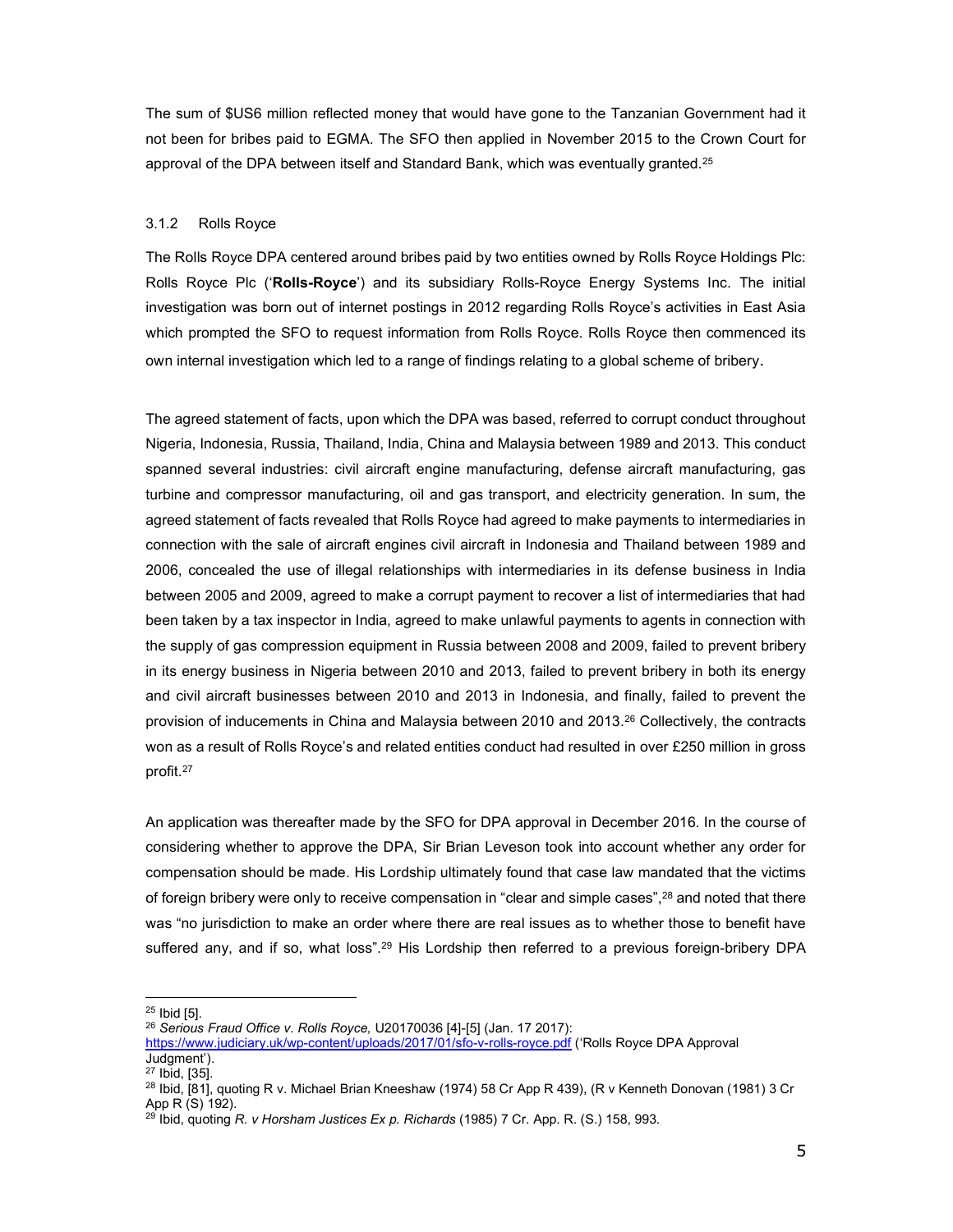approval judgment,  $SFO$  v.  $XYZ Ltd^{30}$  (the latter named party could not be named due to concurrent criminal proceedings), in which several factors combined to make it impossible to identify any entities or individuals as victims who might be compensated. Those factors related to there being a lack of any request for mutual legal assistance ('MLA') and appropriate mechanisms for distributing remediation, uncertainty regarding the amounts paid in bribes, the identity of those who paid bribes, and any evidence that the bribes had caused ascertainable loss.<sup>31</sup> Moreover, the factual complexity of the totality of the allegations, including the use of intermediaries, ultimately made the quantification of the bribes impossible. As such, the SFO had not been able to identify any quantifiable loss arising from the criminal conduct it was proposing to resolve. This finding was influenced by the fact that there was neither evidence of a rise in contract price to accommodate a bribe nor evidence that any of the products or services Rolls-Royce sold were in any way defective or unwanted.<sup>32</sup>

In sum, the use of intermediaries and lack of evidence surrounding Rolls Royce's corrupt conduct made remediation impossible.

## 3.1.3 Guiding Compensation

Standard Bank and Rolls Royce show that two factors in particular are determinative in deciding whether compensation should be awarded to a first-order victim: that such a victim can be identified, and that their loss can be ascertained.

With respect to the identifiability of the victim, it is axiomatic that compensation will not be appropriate when a victim cannot be identified. Standard Bank and Rolls Royce reflect polarized extremes of the application of this factor. In Standard Bank, it had been clear that the Tanzanian Government alone had been deprived of a specific sum of money, and there was no doubt as to the identity of the victim who was entitled to receive compensation. In Rolls Royce, there was no indication that any individual had been harmed by the bribery, and there was therefore no scope to award compensation. It is instructive to reproduce Sir Brian Leveson's remarks in XYZ that were cited in the Rolls Royce DPA approval judgment, to the extent that they outline why compensation was not appropriate on the facts of those cases. While his Lordship was not purporting to set out requisite elements that need to be satisfied before compensation should be considered, his comments do provide a useful point of analysis in determining how to conceptualize the task of identifying a victim.

17 of the 28 implicated contracts were with entities based in a country in Asia with which there is neither a request for mutual legal assistance nor an established mechanism or practice in place for payments of compensation orders to the authorities. Other bribes XYZ agreed to offer involved agents based in or working in relation to other countries in Asia and elsewhere in respect of which the same difficulties arise. Further, the amounts of the bribe payment are not

<sup>30</sup> SFO v. XYZ, U20150856 (Jul. 11 2016): https://www.sfo.gov.uk/2016/07/08/sfo-secures-second-dpa/ ('XYZ').

<sup>31</sup> Rolls Royce DPA Approval Judgment, [82], citing XYZ, [41].

<sup>32</sup> Ibid, [83]-[84].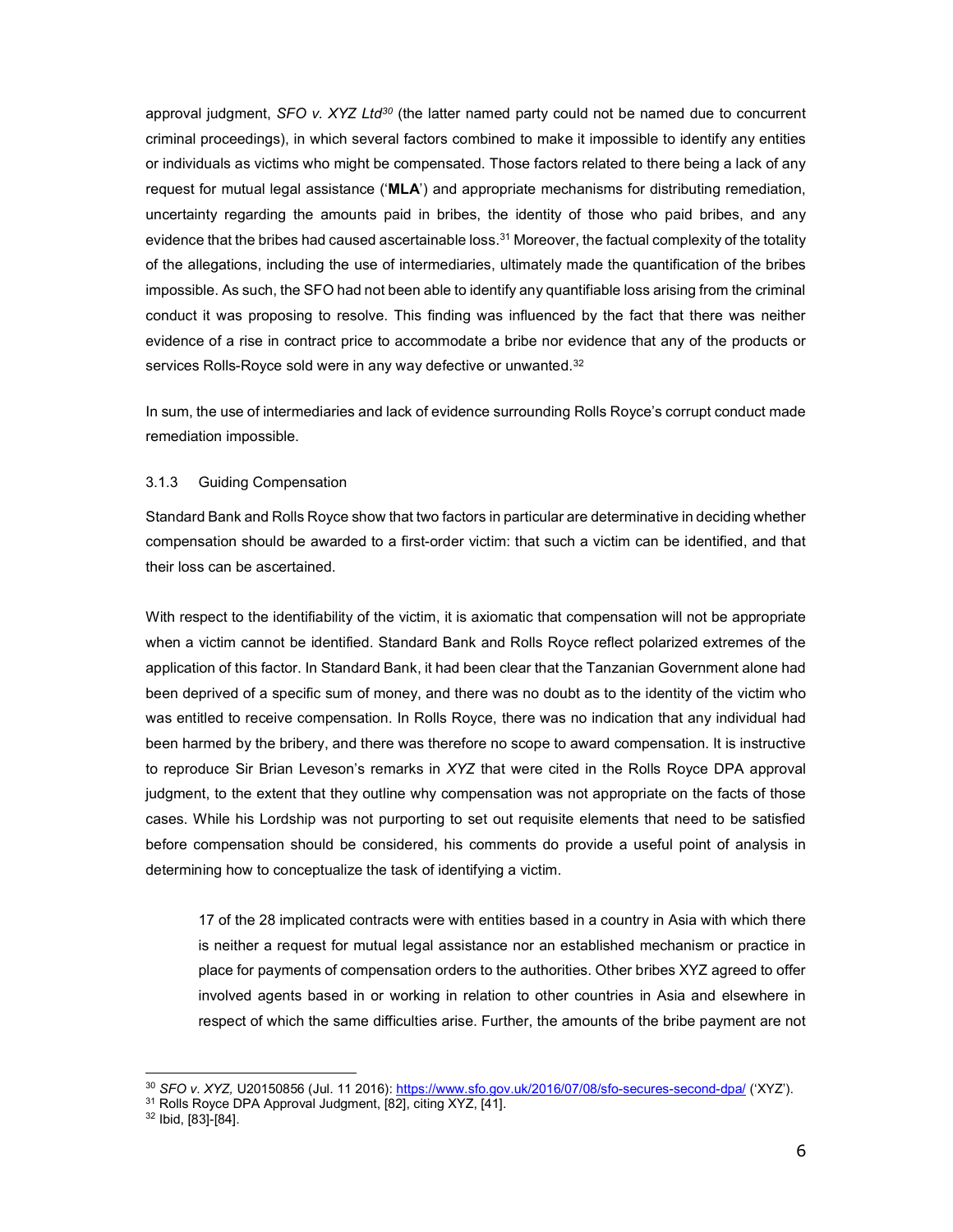always confirmed in the evidence and neither is any rise in the contract price to accommodate it (which would generate the loss). Finally, the SFO is not able to demonstrate whether and, if so, in what sum, the various XYZ agents actually paid bribes to named or unknown individuals. Taken together, these factors amount to it not being possible to positively identify any entities as victims who may be compensated.<sup>33</sup>

This excerpt indicates three salient considerations: (i) whether a victim state had made a request for MLA and whether there was a victim state with established mechanisms or practices for payments of remediation, (ii) whether the amounts of the bribes paid were confirmed in evidence and whether any other evidence indicated loss and (iii) whether it could actually be shown that bribes of a specific amount had been paid by particular agents to particular individuals.

The first of these three considerations pertains to the practicality of awarding compensation. In certain cases, a victim may only be identified if their identity is put forward by a foreign agency, and they might only receive compensation if there is a suitable entity to which compensation can first be paid. In this respect, the existence of MLA and receipt-centered mechanisms tends toward the practicality of identifying and compensating victims. However, it would be wrong to assume that in all cases compensation will only be appropriate when these features are present. For example, it was apparent from the nature of the bribe scheme in Standard Bank that the Tanzanian Government had suffered loss, and it is difficult to see why MLA might have been necessary to show that the Tanzanian Government had suffered that loss. It can then be said that the necessity of MLA or the existence of mechanisms for the receipt of compensation will of course depend on the facts, in cases such as Standard Bank, their existence need not be seen as a precondition to compensation because the identity of the victim is already known.

The second of Sir Brian Leveson's considerations focuses on whether there is evidence to prove the victim's loss, such as evidence showing the value of the bribes. It is again uncontentious that compensation should only be awarded where it is possible to measure to some degree the loss which that compensation is intended to remedy. However, neither the value of the bribe payments nor the existence of loss tend toward the identifiability of the victim *per se*. It is entirely feasible that an identifiable entity might suffer loss due to an act of bribery although the value of that bribe is unknown. As is shown below, the better view is that the value of the bribe and evidence of loss incurred is more relevant to the issue of ascertaining loss (considered below).

Finally, Sir Brian Leveson indicated that victims could not be identified because there was a sparsity of evidence showing whether particular bribes had been paid by agents to foreign officials. This is to say that, while the investigations of the SFO and the Rolls Royce indicated a wide-reaching and pervasive culture of bribery, a lack of internal records and documentation made it impossible to verify the type of granular detail that would be needed to show that a particular entity was due compensation. This finding

<sup>33</sup> Rolls Royce DPA Approval Judgment, [82], citing XYZ, [41].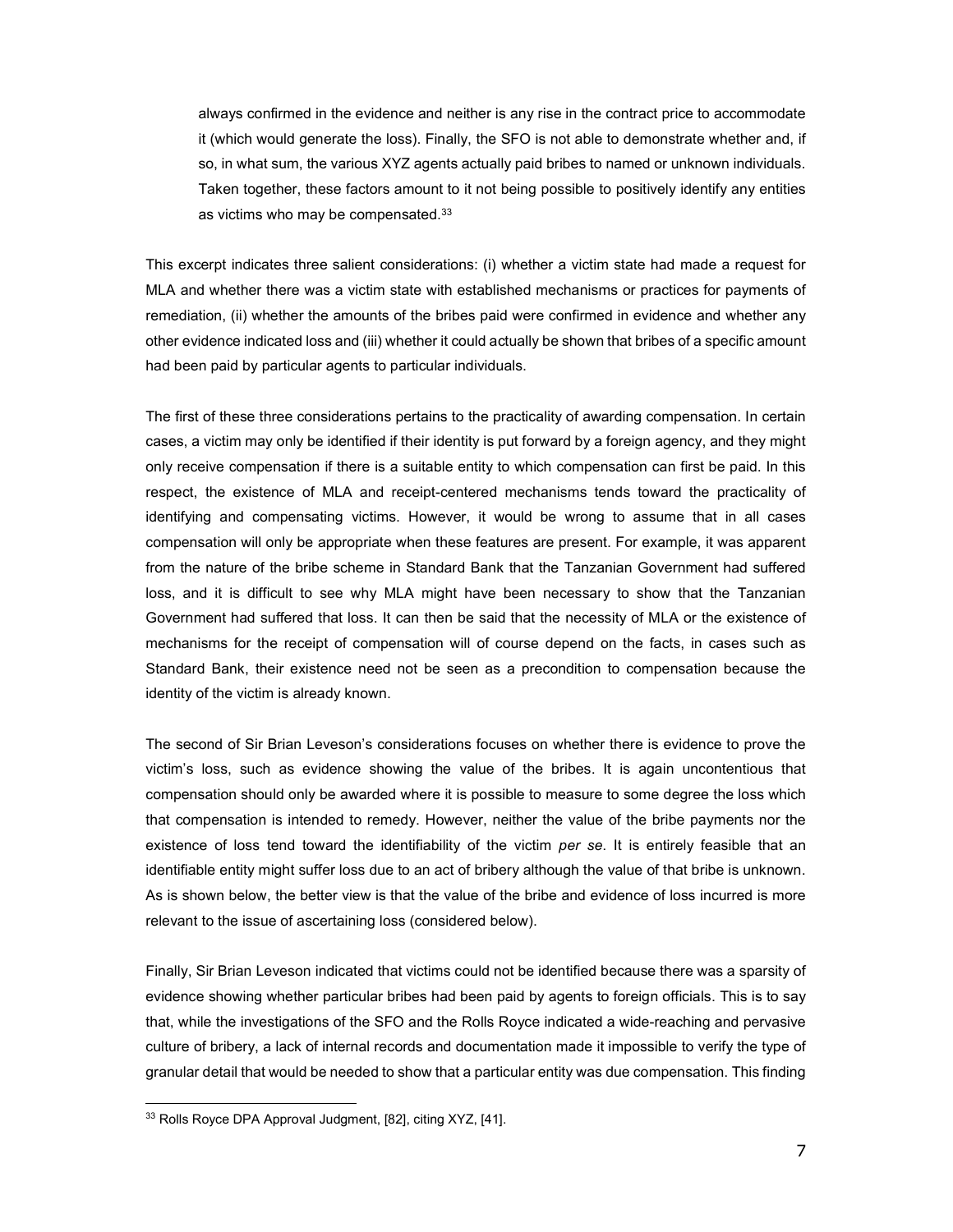is important, as it suggests that compensation requires some kind of nexus, by which an act of bribery can be linked to a particular loss. Indeed, if compensation is to be awarded for a particular act of bribery, it needs to be shown that that bribe in some way pertained to the loss suffered. This is not to say that enforcement agencies should set about undertaking causal analysis, but rather that it must be possible to show at least how the relevant act of bribery resulted in a victim's loss.

With respect of the second factor that indicates whether compensation is appropriate, the ascertainability of the loss, Standard Bank and Rolls Royce again reflect opposite extremes. The extent of loss in Standard Bank was facially evident. The Tanzanian Government had been deprived of that which had been given to EGMA. In Rolls Royce, Sir Brian Leveson found that factual complexity meant that no loss could be ascertained. The fact that the value of the bribes was unknown assumed particular weight in this finding. His Lordship also took into account that there had been no evidence of price rises in any of the implicated contracts to reflect the accommodation of a bribe, or of any defective or unwanted services delivered in wake of Rolls Royce being awarded contracts on the basis of the bribes it had paid, as evidence of either of these occurrences could have been used to ascertain loss.

It may be incorrect to assume that it will in all cases be necessary to gauge the value of a bribe in order to ascertain the loss caused by that bribe. It is not difficult to conceive of circumstances in which the value of a bribe and extent of harm suffered bear no correlation. For example, the loss of an unsuccessful bidder in a tender for a government contract will manifest in foregone earnings. Where a service-provider has won a tender bid by successfully bribing a rogue government employee or employees, and the government thus selects the services of the bribing entity which are inferior to the entity that would have been successful in its bid but-for the corrupt conduct, $34$  then that government may have suffered a loss equivalent to the difference between value of the service they would have received had the superior service provider won the bid, and the value of the bribe-paying service provider. As such, Sir Brian Leveson's fixation on the value of the bribe in Rolls Royce may be misplaced.

However, as a practical matter, enforcement agencies are not likely to expend significant resources in seeking to ascertain loss, and it is therefore likely that only those cases where the harm can be easily ascertained, such as where there is an obvious correlation between the value of the bribe and loss incurred, or an increase in contract prices or devaluation of services, that compensation will be awarded. In many cases, ascertaining the value of the bribe will be necessary before an award of compensation can be made.

Sir Brian Leveson's reasoning should not be taken to suggest that it will in all cases be necessary to ascertain loss with absolute certainty before compensation can awarded. Enforcement agencies may simply be content to simply estimate the difference in between the price and quality of goods and services provided by the bribe offeror, and the price and quality to which the customer was entitled, if

<sup>34</sup> This could be shown if there was a clear and objective criteria in place for the award of the relevant contract.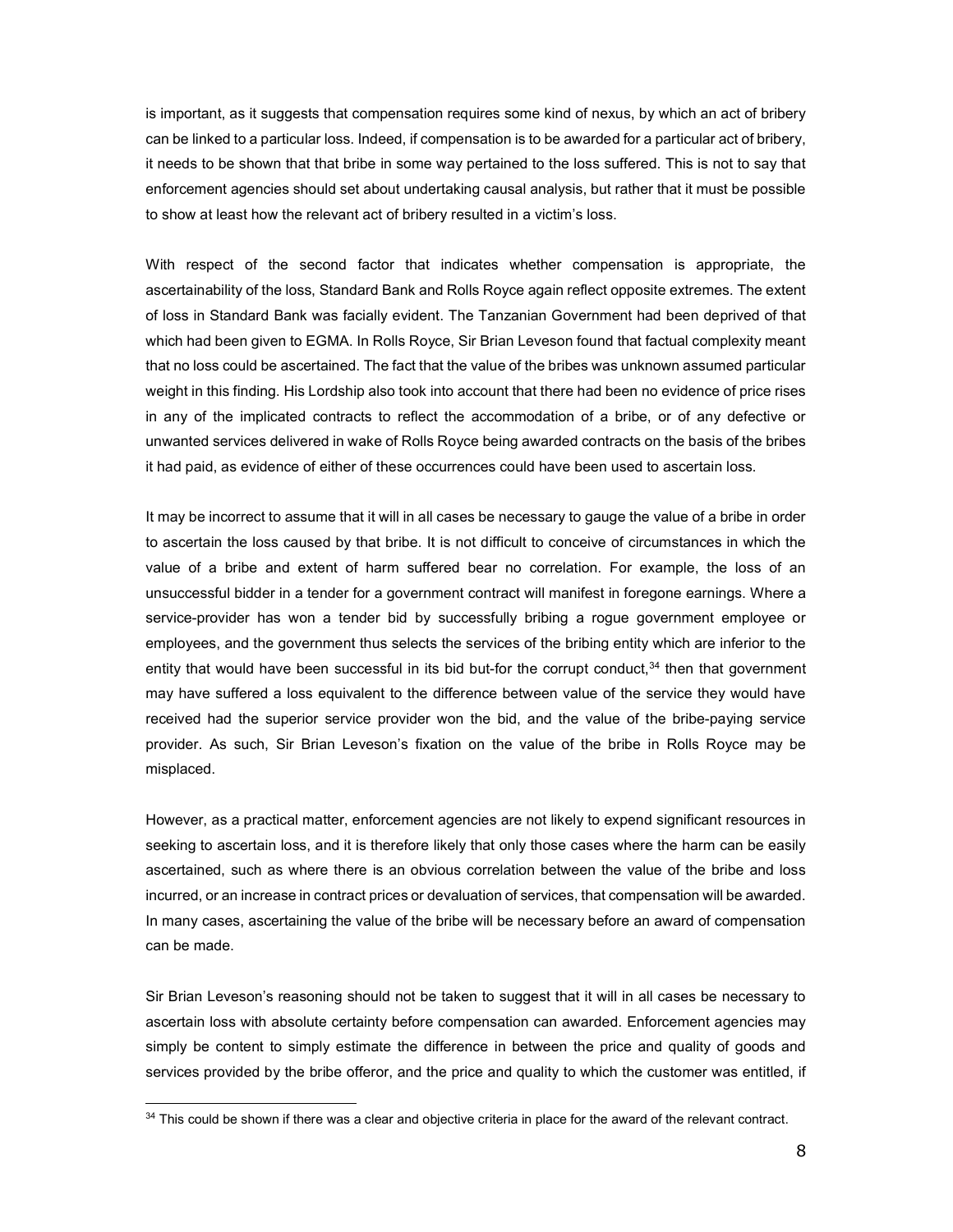its agent had not taken the bribe.<sup>35</sup> Such is an advantage of the discretionary nature of the settlement process, and a natural by-product of the fact that settlement negotiations are not bound by the same rigid guidelines in calculating loss as courts. Instead, the most that can be said about the ascertainability of loss is that it tends toward the appropriateness of compensation but cannot mandate one way or another that compensation be paid.

## 3.2 Reparation Cases

## 3.2.1 BAE Systems

BAE Systems ('BAE') was the subject of investigations commenced by the SFO in 2004 that pertained to its retention of various consultants who assisted with the procurement of military hardware contracts. These investigations focused primarily on alleged bribery in the sale of fighter jets to the Saudi Arabian government, but also pertained to what was considered to be global bribery scheme spanning countries in Africa, Europe, South America and the Middle East.<sup>36</sup> These investigations encountered political opposition, and were even ceased at one point (the executive decision to force the SFO to cease its investigations was subject to considerable public scrutiny and criticism, and even challenged, ultimately unsuccessfully, via judicial review).<sup>37</sup>

The SFO's investigations eventually resumed however and in early 2010, BAE entered into settlements with the DOJ and the SFO. The agreement between BAE and the DOJ covered a much broader range of conduct: BAE pleaded guilty to one count of conspiracy in relation to conduct in Saudi Arabia and Eastern Europe. The particulars of this conspiracy included a design to defraud the United States, make false statements about BAE's anti-corruption compliance procedures, and violate arms trading regulations.<sup>38</sup> BAE was also fined \$US400 million.<sup>39</sup>

The agreement between the SFO and BAE Systems was far more limited in its scope, concerning only conduct involving the sale of a radar system to the Tanzanian Government. The SFO's settlement agreement was severely limited due to what the SFO described as evidentiary difficulties and a substantial degree overlap with the DOJ's settlement (although some hold the view that there is little merit to this position).<sup>40</sup> It was also considered contrary to the public interest to pursue criminal corruption charges that would have barred BAE from bidding for public contracts throughout the EU.<sup>41</sup>

The conduct in Tanzania that was the subject of the SFO's DPA was born out of a commercial relationship between Siemens Plessey Electronic Systems and a third party marketing adviser, Shailesh

<sup>35</sup> CAC/COSP/WG.2/2016/CRP.1

<sup>&</sup>lt;sup>36</sup> Tim Jarrett and Claire Taylor, United Kingdom Parliament Research Briefing Files, Bribery allegations and BAE Systems (Mar. 2, 2010) available at researchbriefings.files.parliament.uk/documents/SN05367/SN05367.pdf.  $^{37}$  Ibid. Mike Koehler, *BAE. Inside the SFO*, FCPA Professor (Apr. 30, 2010): fcpaprofessor.com/bae-inside-thesfo/.

<sup>38</sup> Ibid.

<sup>39</sup> Ibid.

<sup>40</sup> Mike Koehler, BAE. Inside the SFO (2010): fcpaprofessor.com/bae-inside-the-sfo/

 $41$  Ibid.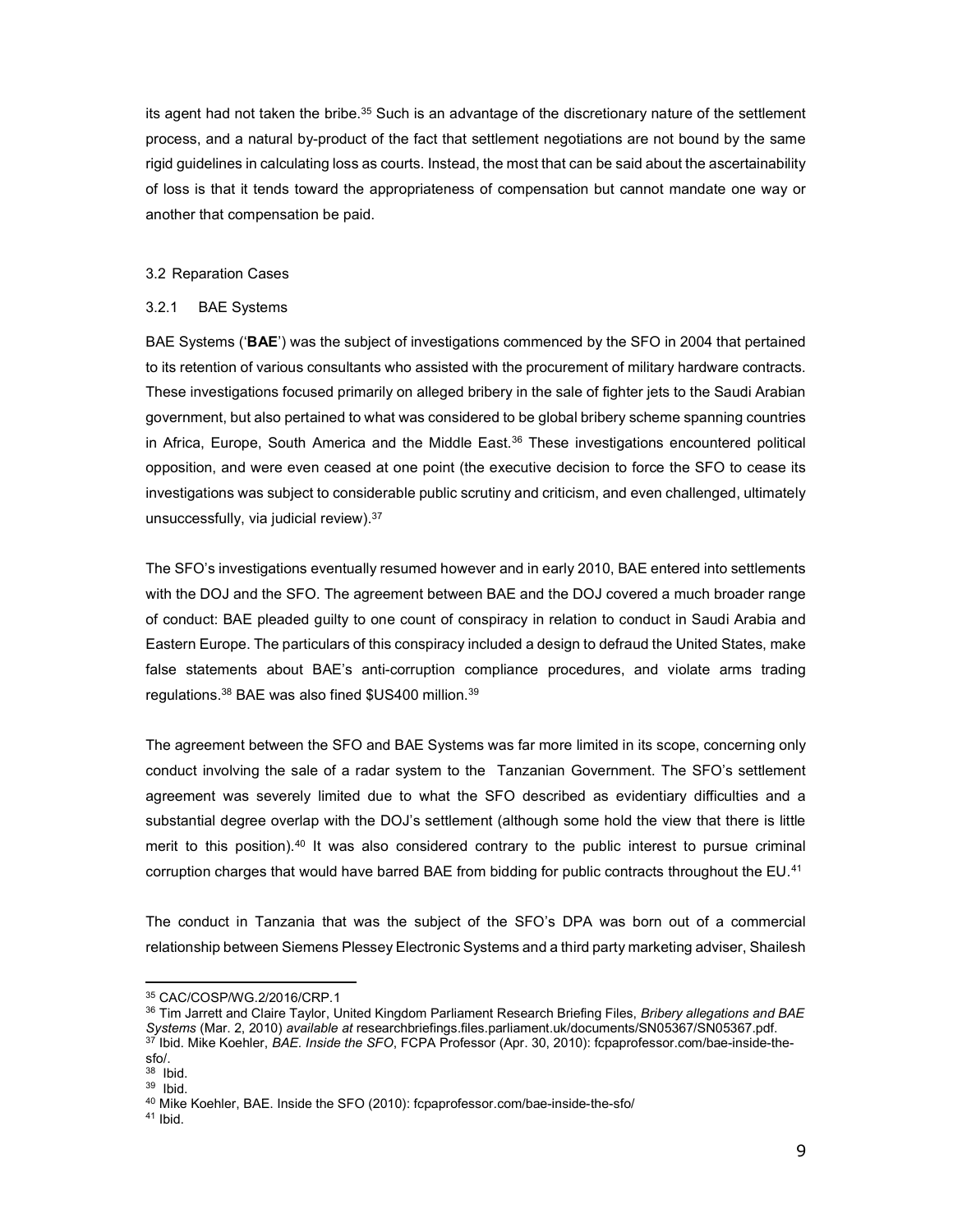Vithlani in the early 1990s. BAE Systems in 1998 acquired Siemens Plessey Electronic Systems and renewed Vithlani's engagement as a marketing adviser. Payments of approximately \$US12.4 million were made to Vithlani's companies over the course of his dealings with BAE in Tanzania. These payments were recorded as payments for the provision of 'technical services by Vithlani'.<sup>42</sup> The settlement agreement noted that, "[a]lthough it is not alleged that BAE Plc was party to an agreement to corrupt, there was a high probability that part of the \$12.4 million would be used in the negotiation process to favour [BAE]." The settlement agreement went on to note that the payments were not "stated with reasonable accuracy" such that it was "not possible for any person considering the accounts to investigate and determine whether the payments were properly accounted for and lawful", this in turn amounted to an accounting offence under United Kingdom company law.<sup>43</sup> The settlement noted that BAE knew such inaccurate accounting records were in existence and that it failed to scrutinize them adequately to ensure they were reasonably accurate.<sup>44</sup>

Justice Bean, in considering the appropriate sentence to follow from BAE's guilty plea, lamented the fact that the SFO had not charged BAE Systems with a seemingly available more serious corruption offence. This would have been appropriate to mark the fact that the true victims of BAE's conduct had been the people of Tanzania.<sup>45</sup>

Clause 5 of the agreement is particularly relevant. It provided for reparations to be paid by BAE. Specifically, BAE was to "…make an ex gratia payment for the benefit of the people of Tanzania in a manner to be agreed between the SFO and [BAE]. The amount of the payment shall be £30 million less any financial orders imposed by the court".<sup>46</sup>

In September 2011, BAE committed to paying funds directly to the Tanzanian Treasury.<sup>47</sup> It was later reported that the government of Tanzania, BAE Systems, and the United Kingdom's Department for International Development had signed a joint memorandum of understanding enabling the payment of ₤29.5 million (plus accrued interest) by BAE Systems for educational projects in Tanzania.<sup>48</sup> That

-

<sup>47</sup> U.K. Parliament, "BAE Bows to Pressure to Pay People of Tanzania After Delay," news release (London: U.K. Parliament, September 9, 2011); House of Commons IDC, Financial Crime and Development: Eleventh Report of Session 2010–12, Vol. I, Report, Together with Formal Minutes, Oral and Written Evidence (London: 30 November 2011), 40–41, http://www.publications.parliament.uk/pa/cm201012 /cmselect/cmintdev/847/847.pdf. 48 Serious Fraud Office, Press Release, BAE Systems will pay towards educating children in Tanzania after signing an agreement brokered by the Serious Fraud Office (Mar. 15, 2012) available at

https://webarchive.nationalarchives.gov.uk/20130304050800/http://www.sfo.gov.uk//press-room/latest-pressreleases/press-releases-2012/bae-systems-will-pay-towards-educating-children-in-tanzania-after-signing-anagreement-brokered-by-the-serious-fraud-office.aspx

<sup>42</sup> Settlement Agreement between the Serioius Fraud Office and BAE Systems plc, Draft Basis of Plea, (dated February 2010): www.thecornerhouse.org.uk/sites/thecornerhouse.org.uk/files/bae%20- %20settlement%20agreement%20and%20basis%20of%20plea.pdf.

http://www.thecornerhouse.org.uk/sites/thecornerhouse.org.uk/files/bae%20-

<sup>%20</sup>settlement%20agreement%20and%20basis%20of%20plea.pdf

<sup>43</sup> Companies Act 1985 (UK) s 221(1)(a).

<sup>44</sup> http://fcpaprofessor.com/bae-inside-the-sfo/

<sup>45</sup> R v. Bae Systems Plc, S2010565 (Dec. 12, 2010): https://www.caat.org.uk/resources/.../bae-systems/r-v-baesentencing-remarks.pdf.

<sup>46</sup> BAE Settlement agreement: http://www.thecornerhouse.org.uk/sites/thecornerhouse.org.uk/files/bae%20-%20settlement%20agreement%20and%20basis%20of%20plea.pdf.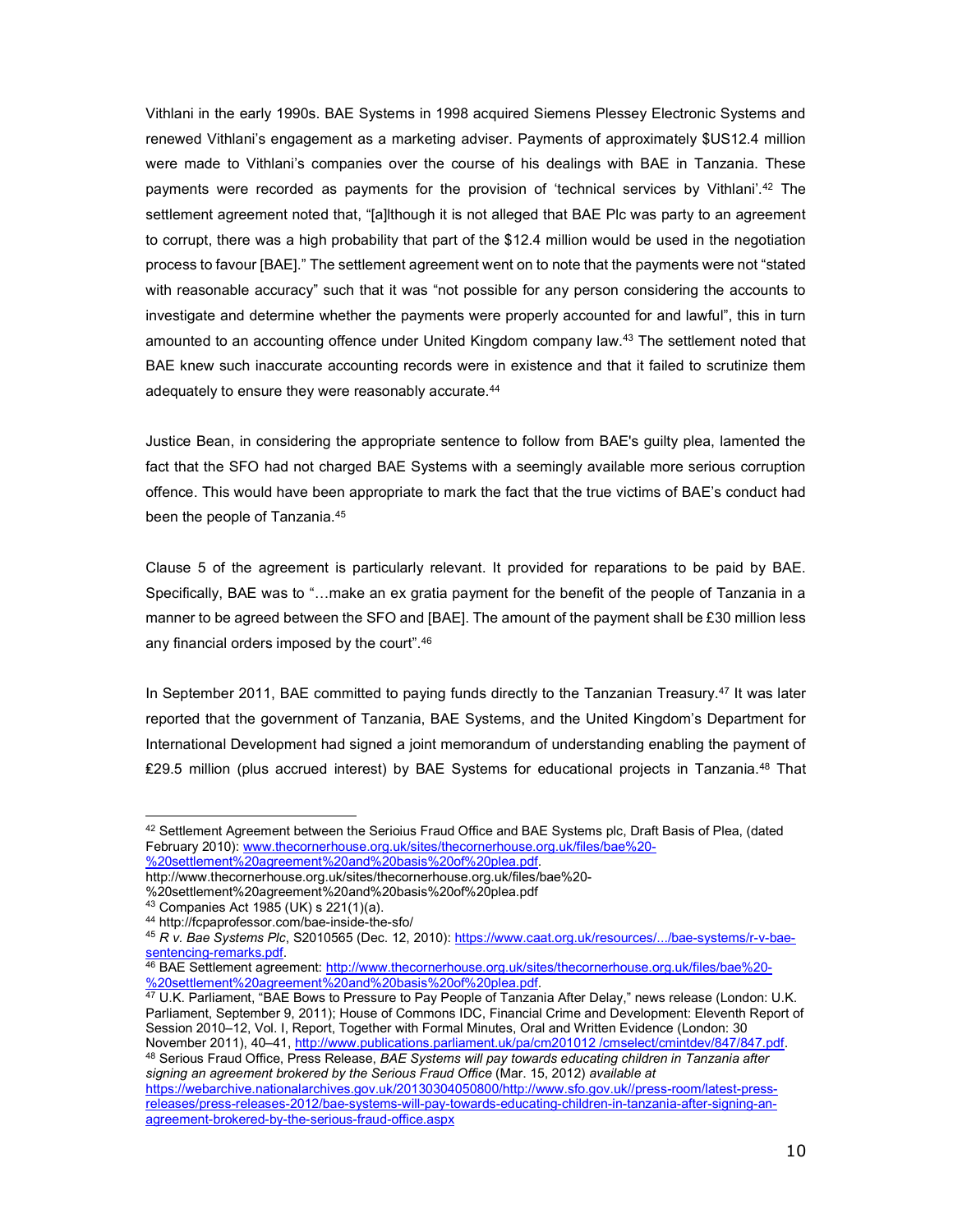memorandum has not been published, however the SFO has indicated that the reparations monies will be put toward the purchase of textbooks for each of the 16,000 primary schools in Tanzania, and syllabi and syllabi guides purchased to assist 175,000 primary school teachers improve their teaching skills. Finally, up to £5 million will be spent on the purchase of desks to benefit primary school children living in nine districts where the need for investment in education is considered greatest.<sup>49</sup>

# 3.2.2 Guiding Reparations

-

It is difficult to discern any kind of guiding framework from the BAE case that might be applied to indicate whether reparations will be appropriate in future cases. This uncertainty can be traced to the fact that there was no apparent nexus between the bribery that was the subject of the settlement agreement, and the reparations utilized to respond to the harm caused by that bribery. This lack of connection is apparent in two ways. First, there was no connection between the corrupt conduct and the recipients of the reparations. Second, there was no connection between the harm caused by the corrupt conduct and the value of the reparations.

In BAE, the settlement agreement referred to only one accounting offences under United Kingdom company law. Nothing on the facts of that case or the settlement agreement indicate why that accounting offence warranted a remedy valued at £30 million, or why that remedy was directed toward improving the station of the nation's school-aged youth. Arguably, it is implicit that the money paid by BAE in reparations was done to recognize the kind of corrupt conduct that fell beyond the scope of the settlement agreement negotiated between the BAE and the SFO. If one takes this view, then one can make sense of the value of the reparations in this case as being a just response to the trickle-down effects caused by the kind of pervasive culture of bribery that fell within the scope of the settlement agreement negotiated between the DOJ and BAE. However, even after looking to the broader factual matrix surrounding the DPA to make sense of it, it is still unclear why the appropriate response to BAE's corrupt conduct would be to invest in the education of Tanzania's school-aged children.

There appears to be no methodology used in arriving at the amount paid in reparations, and no analysis seems to have been undertaken in determining to whom reparations should be paid.

By way of comparison, the United States already recognizes the kind of 'nexus requirement' being referred to here in its enforcement of violations of environmental law and use of remediation through settlement agreements. It is an established practice for the DOJ to set the terms of a settlement agreement mandating that a party who allegedly committed a violation of environmental law invest in a 'supplemental environmental project' that remedies the harm that was caused by the violation.<sup>50</sup> These

<sup>&</sup>lt;sup>49</sup> Serious Fraud Office, Press Release, *BAE Systems will pay towards educating children in Tanzania after* signing an agreement brokered by the Serious Fraud Office (Mar. 15, 2012) available at https://webarchive.nationalarchives.gov.uk/20130304050800/http://www.sfo.gov.uk//press-room/latest-pressreleases/press-releases-2012/bae-systems-will-pay-towards-educating-children-in-tanzania-after-signing-anagreement-brokered-by-the-serious-fraud-office.aspx

 $^{50}$  The nexus requirement is seen as necessary to keep the settlement agreement within executive power. Without such a nexus, a settlement agreement stipulating that an entity attempt to remedy environmental crimes through the payment of reparations would run afoul of the Constitutionally enshrined power which Congress has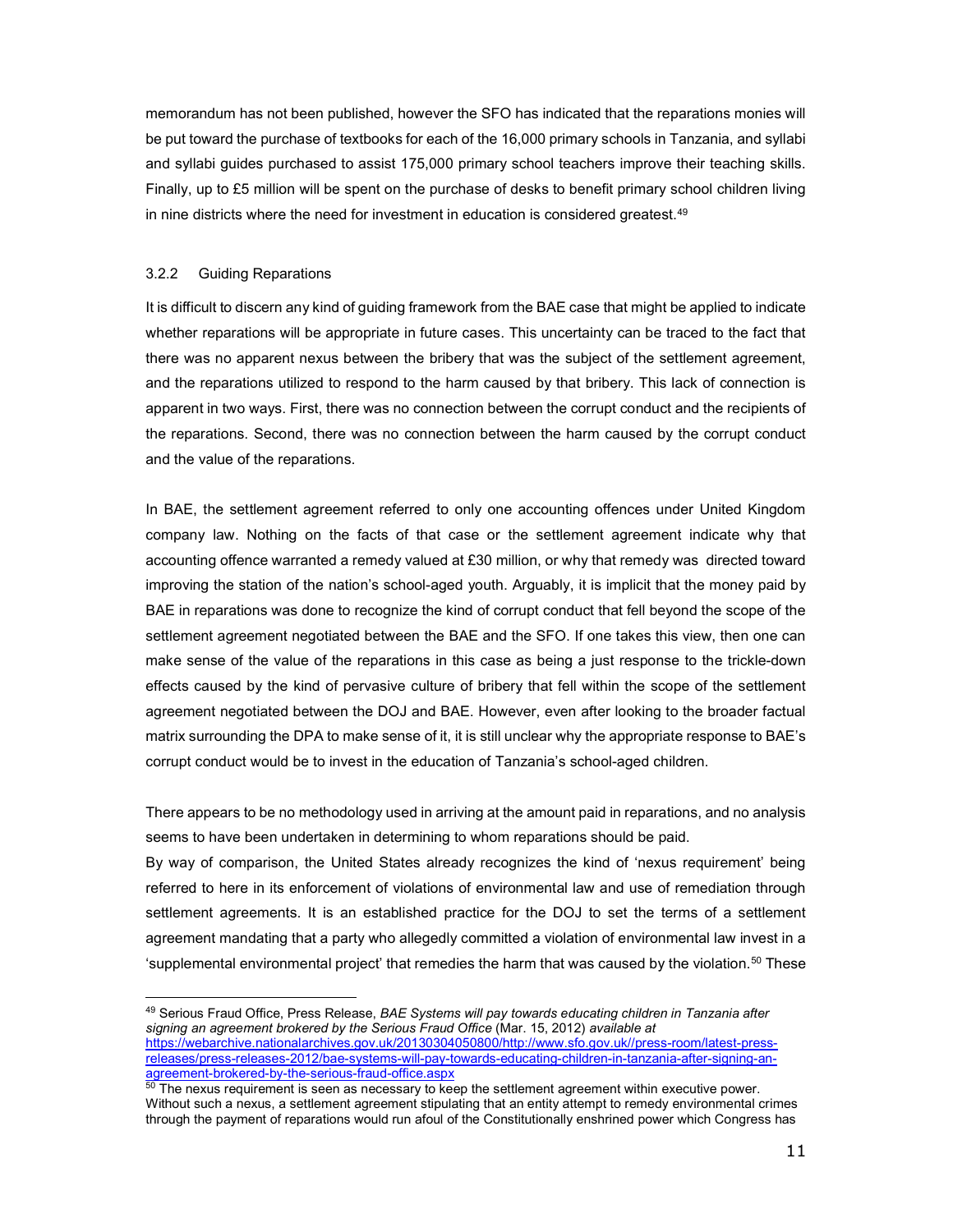projects, which largely resemble reparations as they have been described in this paper, sound in a reduction of the fines or penalties which would have otherwise been levied<sup>51</sup> and are paid for with money that would have otherwise gone to the United States Treasury in the form of penalties. $^{52}$ 

In the context of enforcing environmental law and regulations, the 'nexus' is understood as referring to "the relationship between the violation and the proposed project,"<sup>53</sup> and its purpose "is to ensure that any harm or threatened harm to victims or the environment is actually addressed."<sup>54</sup> In a memorandum from the Director of the Office of Regulatory enforcement written in 2002, it was explained that a nexus between a violation of environmental law and a supplemental environmental project can be established where the project satisfied one of three criteria, which are as follows: (i) the project is designed to reduce the likelihood of similar violations, (ii) the project reduces the adverse impacts to which the violation contributed, or (iii) the project reduces the overall risk potentially affected by the violation at issue.<sup>55</sup> It is unfortunately beyond the scope of this paper to discern what carriage these criteria might have into the FCPA context. It is however apparent that, if the United States were to pursue reparations, the same nexus requirement might be applied to a potential award of reparations.<sup>56</sup>

The question which lingers is then whether the SFO's current practices, or the approach which emerges from United States environmental regulation, is preferable.

If one takes the view that the allocation of reparations should follow a process of identifying victims, ascertaining loss, and then articulating an appropriately tailored remedy, then the lack of any apparent nexus requirement in SFO practice is indeed problematic. The shortcomings of this process derive from a lack of transparency, consistency and predictability. On the other hand, there may be strong justifications in favor of adopting an unstructured approach to reparations. It may be difficult if not impossible to calculate the social harms created by a particular bribe scheme, and so insisting on a strict nexus may in many cases do nothing but diminish the amount that citizens of developing nations would receive as remediation. Indeed, if enforcement bodies had to insist on strict correlation between acts of bribery and harm caused in rewarding remediation, it is possible that the number of cases in which second-order victims would receive remediation would be drastically reduced if not eliminated entirely. In this light, the implementation of the DOJ's policy of supplemental environmental programs may not be appropriate in the anti-bribery space where it might be difficult to ascertain the societal harm

over the disbursement of certain public monies. See Spalding, Restorative Justice, and Memorandum from Ronald Tenpas Assistance Attorney General to the Environmental Crimes Section Attorneys (Jan. 16, 2009) available at https://www.justice.gov/file/1046141/download ('Tenpas Memorandum').

<sup>51</sup> U.S. Envtl. Prot. Agency, B-247155.2, 1993 WL 798227 (Comp. Gen. Mar. 1, 1993), Tenpas Memorandum. See also Spalding 395.

<sup>52</sup> See Spalding, Restorative Justice, 393.

<sup>53</sup> B-15 n.49.

<sup>54</sup> Ibid.

<sup>55</sup> Tenpas Memorandum.

<sup>&</sup>lt;sup>56</sup> Spalding Ohio p 401 also thinks a nexus would be required as in his discussion of the application of supplemental environmental methodology to the foreign bribery contexts he notes that such a nexus would likely be an indicia.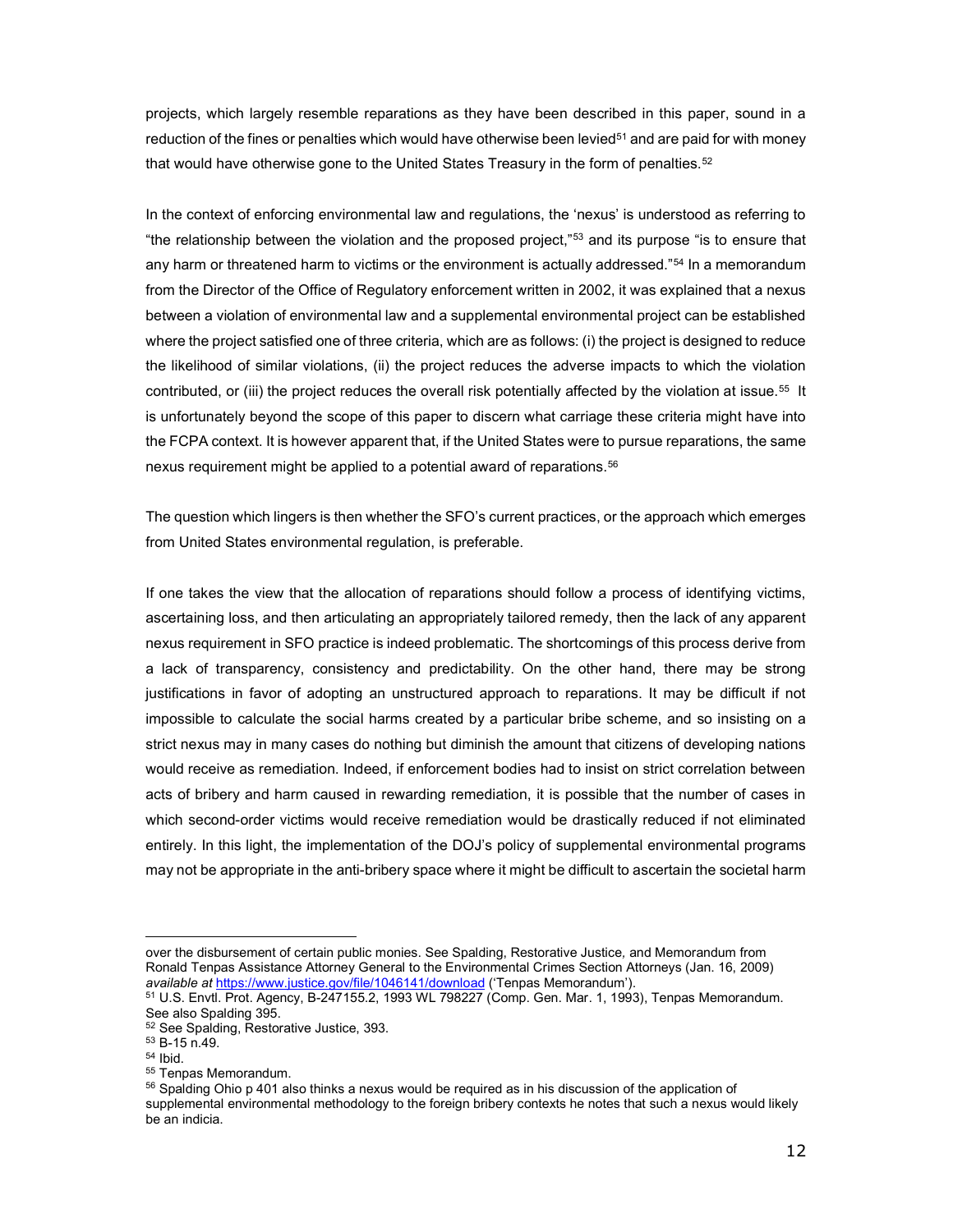wrought by a particular bribe scheme.<sup>57</sup> Indeed, it is difficult to see why an award of £30 million to the citizenry of a developing nation that has been hindered by corruption in the past should be characterized as undesirable, especially when one takes into account that enforcement agencies will have neither the time, inclination or resources to associate how the collective corrupt actions of a particular actor have harmed a society.

If it is indeed the case that the insistence on a nexus requirement would in many instances preclude reparations from being included in a settlement agreement, then the decisive factor here may simply be that ad-hoc and unpredictable reparations are better than none at all, and SFO practice for all its faults is to be preferred. However, this does not mean that there will not be some instances in which enforcement agencies may wish to take into account certain factors to guide the provision of reparations and to ensure that they respond to a particular type of harm. Indeed, it may be necessary to tailor reparations so that their impact is confined to the geographic location in which the corrupt conduct caused harm, or to confine the their impact to the specific portion of the population that were harmed. However, a granular approach of this nature may not be appropriate in all cases. Even if a particular sector was injured, it may still make sense to redirect that money into another sector based on need. For example, a bribe scheme may have only caused harm in the education sector, but that state is in specific need of investment in health. It would seem odd that, in attempting to remediate harm caused to that state, reparations are directed to an area of outlay where investment is not necessarily needed.

It is on one hand undesirable that there be no nexus between corrupt conduct and reparations, because then the remedy is stripped of consistency, transparency and predictability. On the other hand, insisting upon internal consistency may lead to undesirable outcomes, such as an underwhelming amount paid in reparations or the apportionment of reparations where that wealth isn't needed while overlooking an area in which a transfer of wealth could achieve greater economic benefit for the victim state. Unfortunately, the resolution of these tensions is beyond the scope of this paper.

Before moving it, it important reflect on the fact that, supplemental environmental projects do not stem from legislative mandate. Instead, they arose solely out of DOJ practice. Regardless of their applicability to the foreign bribery context, their existence is important as it reflects that the DOJ itself can, through adapting its own practices, create the change necessary to achieve remediation for societies harmed by violations of United States law.<sup>58</sup>

### 3.3 Constructing a Framework

-

SFO practice reveals that compensation might be appropriate in cases where a victim can be identified and their harm can be ascertained. Naturally, the assuredness with which a victim can be identified and the extent to which their loss can be ascertained will tend either toward or against the inclusion of

<sup>&</sup>lt;sup>57</sup> Professor Spalding addresses this fact in Spalding, Restorative Justice.

<sup>58</sup> See Andrew Spalding, Wal-Mart's Victims, Part XIII: Learning from Environmental Law, FCPA Blog (Jun. 6, 2013): www.fcpablog.com/blog/2013/6/6/wal-marts-victims-part-xiii-learning-from-environmental-law.html.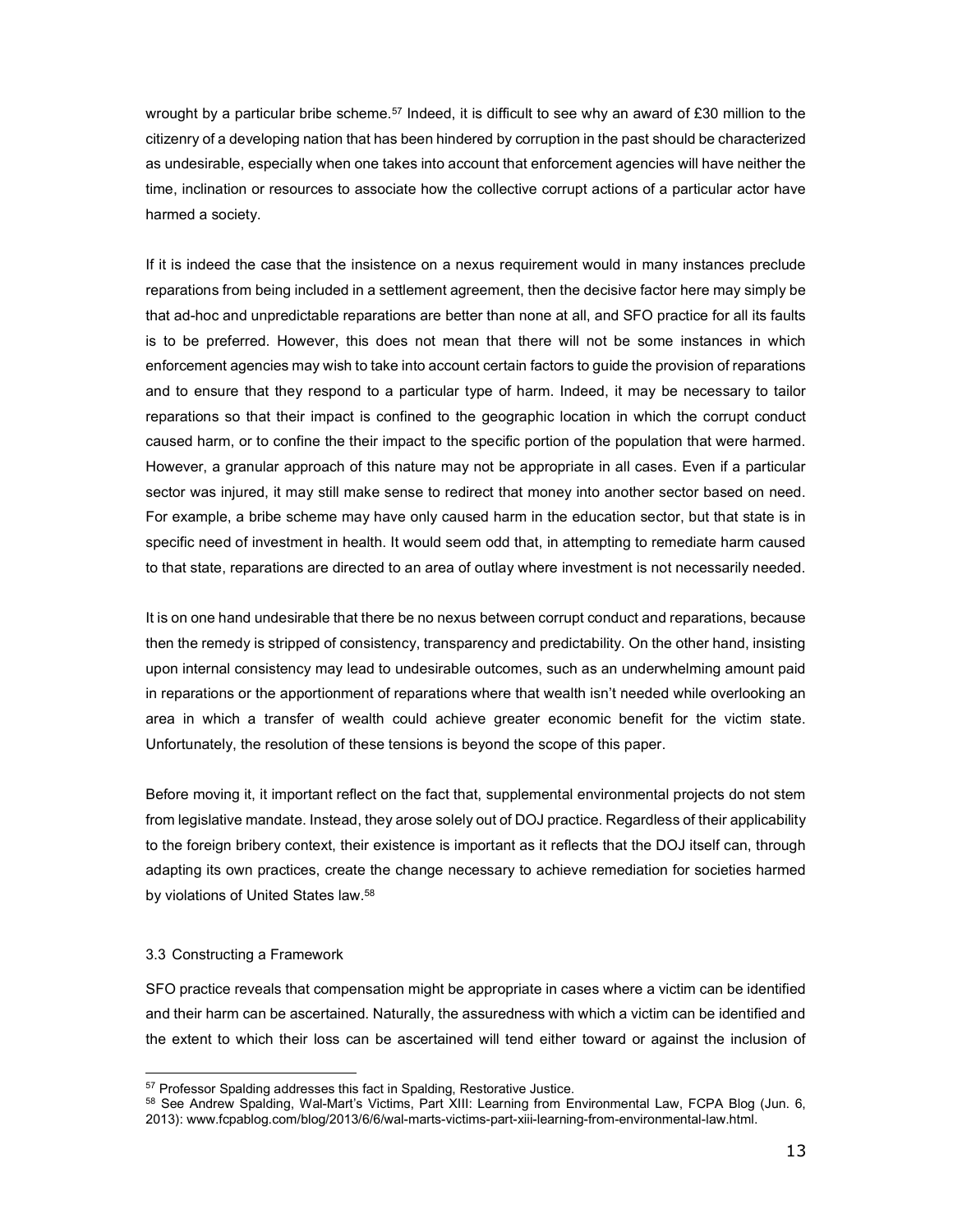compensation in the terms of a settlement agreement. The Standard Bank case reveals that MLA may make it may be easier to identify a victim. And that loss might be easier ascertained where it correlates directly to the bribe. Of course, the relevance of these considerations will in all cases be fact dependent.

SFO reparations cases do not present as subject to any similarly palpable criteria. As there need not be any nexus between the harm and the recipients of reparations, it cannot be said that there is any focus on the identity of the victim. And as there is no correlation between the harm suffered and the value of reparations, it seems that no value is afforded to the ascertainability of harm either. However, these two factors do not exhaust what ought to be taken into account by enforcement agencies weighing up whether to pursue remedial settlement distribution. Two more considerations should be given relevance in both compensation and reparations cases: first, the risk of repeat corruption, and secondly, whether the victim might be able to rely on some other means to pursue remediation. The third factor alone is considered briefly due to word limitations.

# 3.3.1 Repeat Corruption

It is highly unlikely that agencies will pursue compensation in settlement agreements if there is any risk that those monies will be diverted into the pockets of kleptocrats, or back into schemes that can be used to extract further bribes. If an enforcement agency cannot assure itself that the monies in question will actually be used to remediate those harmed, then there is little reason why it would seek to redistribute that money in a settlement agreement. In many cases, it is likely that this factor would be highly influential in deciding whether to pursue remediation, if not entirely dispositive. It should be noted however that the fact that a Government cannot be trusted as the recipient of compensation or reparation should not necessary be absolutely determinative. As will be explored in later variations of this project, money can be distributed to charities that the enforcement body is satisfied are legitimate after a process of due diligence, or charities can be created, in order to deliver reparations in cases where the risk of repeat corrupt precludes the advancement of monies to a discrete entity.

Curiously, there is very little available from SFO practice on the risk of repeat corruption. The materials available on the Standard Bank case are particularly notworthy however, as they leave several questions unanswered. For instance, the DPA approval decisions and the agreed statement of facts simply indicate that the relationship between Standard Bank, Stanbic and the Tanzanian Government remained at a complete standstill until EGMA was retained.<sup>59</sup> It is therefore odd that neither the SFO nor Sir Brian Leveson questioned whether this reflected a more concerted effort from other public officials to extract bribes or to at least allow the bribery to occur, or alternatively, whether the small number of public officials with an interest with EGMA were able to stall the entire infrastructure project discretely. Presumably, the Tanzanian public officials with an interest in EGMA were 'rouge agents'. Otherwise, it would have made little sense to allow members of the Tanzanian Government to extract bribes and to then compensate that government on the basis that it incurred loss due to those bribes.

<sup>59</sup> Standard Bank DPA Approval Judgment.